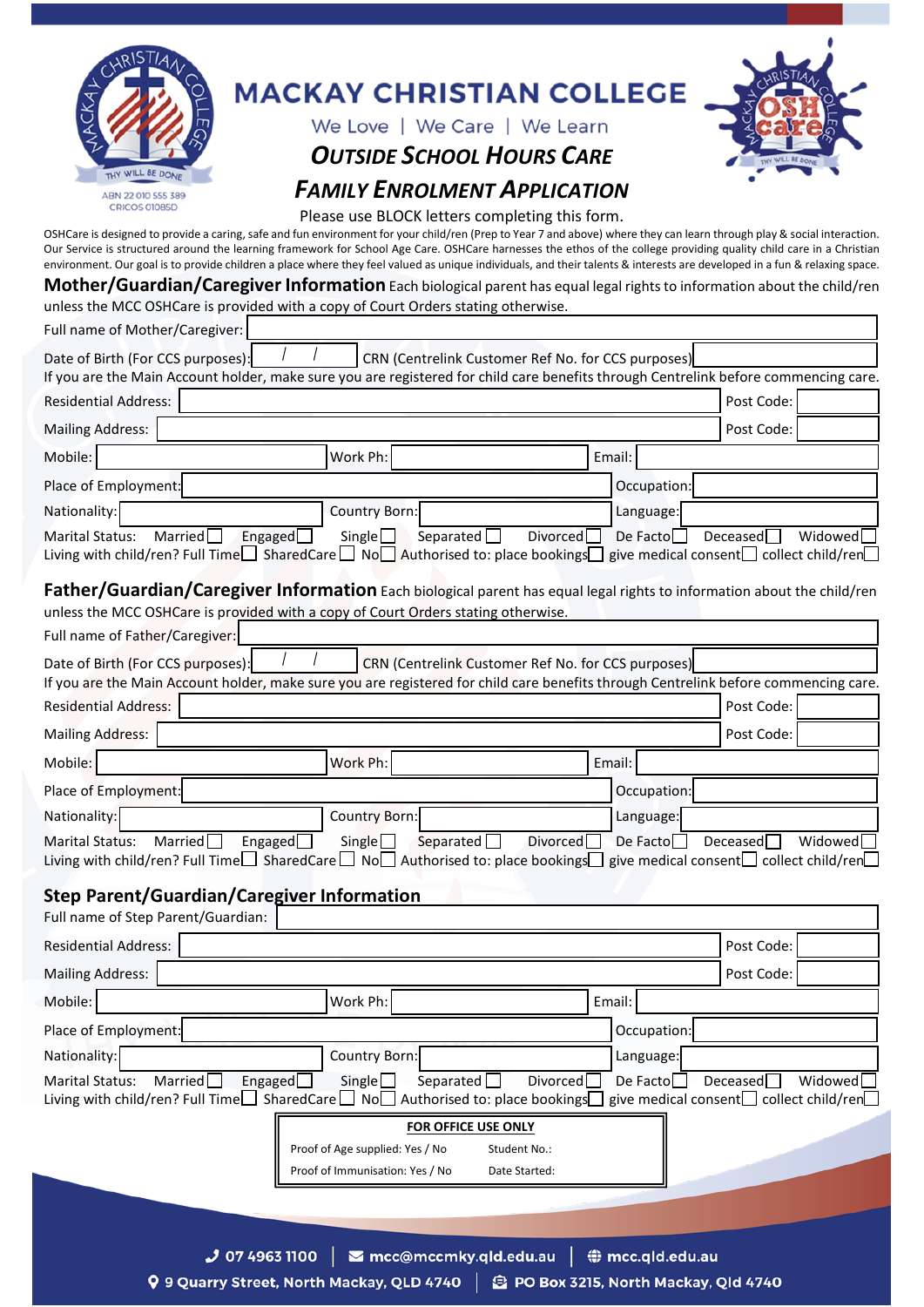| <b>Child 1 Information</b> Please use BLOCK letters completing this form.                                                                                                                                                                                                                                                                                                                                                                                                                                                                                  |                                                          |
|------------------------------------------------------------------------------------------------------------------------------------------------------------------------------------------------------------------------------------------------------------------------------------------------------------------------------------------------------------------------------------------------------------------------------------------------------------------------------------------------------------------------------------------------------------|----------------------------------------------------------|
| Legal Given Names:                                                                                                                                                                                                                                                                                                                                                                                                                                                                                                                                         | Date of Birth:                                           |
| Legal Surname:                                                                                                                                                                                                                                                                                                                                                                                                                                                                                                                                             | Sex: $M \Box$<br>$F \Box$<br>Age:                        |
| Name known as (if different) eg. preferred name:                                                                                                                                                                                                                                                                                                                                                                                                                                                                                                           |                                                          |
| <b>Residential Address:</b>                                                                                                                                                                                                                                                                                                                                                                                                                                                                                                                                | Post Code:                                               |
| Immunisation Current? Yes<br>NoL<br>Must supply a copy of proof of immunisation. Child will not be able to attend without this.                                                                                                                                                                                                                                                                                                                                                                                                                            |                                                          |
| Child's CRN number:<br>Each child will have an individual CRN number. (For CCS purposes)                                                                                                                                                                                                                                                                                                                                                                                                                                                                   |                                                          |
| <b>Education</b>                                                                                                                                                                                                                                                                                                                                                                                                                                                                                                                                           |                                                          |
| School Attending:                                                                                                                                                                                                                                                                                                                                                                                                                                                                                                                                          | Year Level:                                              |
| Has your child ever been enrolled in another OSH Care Centre? Yes<br>Centre's Name:<br>No                                                                                                                                                                                                                                                                                                                                                                                                                                                                  |                                                          |
| Reason for leaving:                                                                                                                                                                                                                                                                                                                                                                                                                                                                                                                                        |                                                          |
| Are there any details which may have an influence on your child's attendance or may be relevant to their enrolment at OSHCare?                                                                                                                                                                                                                                                                                                                                                                                                                             |                                                          |
| If yes, please indicate the details briefly:                                                                                                                                                                                                                                                                                                                                                                                                                                                                                                               |                                                          |
| Does your child have any behavioural difficulties? Yes   No<br>If yes, please provide details:                                                                                                                                                                                                                                                                                                                                                                                                                                                             |                                                          |
|                                                                                                                                                                                                                                                                                                                                                                                                                                                                                                                                                            |                                                          |
| <b>Nationality</b><br>In which country was the child born?<br>What is the Nationality of the child?<br>Is the child of Aboriginal or Torres Strait Islander (TSI) origin? Yes, Aboriginal<br>Yes, TSI                                                                                                                                                                                                                                                                                                                                                      | (if both, tick both boxes)<br>Nol l                      |
| Language<br>$No \bigsqcup Yes$<br>Does the child speak a language other than 'Standard Australian English' at home?<br>What language: (If more than one language, please indicate the language that is spoken most often)                                                                                                                                                                                                                                                                                                                                  |                                                          |
| <b>Culture</b>                                                                                                                                                                                                                                                                                                                                                                                                                                                                                                                                             |                                                          |
| Are there special requirements which may arise from the culture or religion of the family? Yes $\Box$ No $\Box$ If yes, please provide details:                                                                                                                                                                                                                                                                                                                                                                                                            |                                                          |
|                                                                                                                                                                                                                                                                                                                                                                                                                                                                                                                                                            |                                                          |
| <b>Publicity</b><br>Periodically we take photos/videos as a pictorial record of activities & excursions conducted by the Service and children's participation<br>in them. This includes but is not limited to the MCC Yearbook, media presentations, tv ads, MCC website & MCC Social Media.<br>I give permission for my child to be included in all MCC OSHCare publicity.<br>No<br>Yes l                                                                                                                                                                 |                                                          |
| <b>Medical Information</b><br>Has your child been diagnosed with any of the following: (Please include Specialist's letter of diagnosis.)<br>Acquired Brain Injury, Anxiety, Anaphylaxis, Asthma, Blood Disorder, Cardiac Condition, Diabetes, Eczema, Epilepsy, Hay Fever,<br>Headaches/Migraines, Hearing/Sight Impairment, Muscular/Joint Problems, Other (Please specify)<br>Details (Warning signs/Symptoms/Severity/Occurrence/Treatment/Medications/Restrictions etc)<br>Yes  <br>Nol                                                               |                                                          |
|                                                                                                                                                                                                                                                                                                                                                                                                                                                                                                                                                            |                                                          |
|                                                                                                                                                                                                                                                                                                                                                                                                                                                                                                                                                            |                                                          |
| Is your child taking medication for this? Yes $\Box$ No $\Box$ Type and Dosage:                                                                                                                                                                                                                                                                                                                                                                                                                                                                            |                                                          |
| Asthma (Moderate/Severe), Anaphylaxis, Allergies, Type 1 Diabetes, Epilepsy, fill in a Request for Administration of Medication form.<br>Does your child have any allergies e.g. Latex (Bandaids), Nuts, Eggs, Animals, Dairy Products, Bee Stings etc. Yes no<br>If 'Yes', a copy of the child's Allergy Management Plan and/or Emergency Action Plan from your doctor must be provided.                                                                                                                                                                  |                                                          |
| Signs and symptoms of reaction:                                                                                                                                                                                                                                                                                                                                                                                                                                                                                                                            |                                                          |
| What medication is taken (if any) for the prevention of allergic reaction:                                                                                                                                                                                                                                                                                                                                                                                                                                                                                 |                                                          |
| What treatment is followed if an allergic reaction occurs:                                                                                                                                                                                                                                                                                                                                                                                                                                                                                                 |                                                          |
| Has your child received additional support from the following services?<br>Speech Therapist<br>Physiotherapist<br>Paediatrician<br>Psychologist<br>Social Worker    <br>Permission to contact Support Service Organisation: Yes<br>No                                                                                                                                                                                                                                                                                                                      | Other<br>Organisation name, Contact person name, Number: |
|                                                                                                                                                                                                                                                                                                                                                                                                                                                                                                                                                            |                                                          |
| Has your child been diagnosed with any of the following: Please include Specialist's letter of diagnosis.<br>Attention Deficit Disorder, Attention Deficit Hyperactivity Disorder, Auditory Processing Disorder, Autistic Spectrum Disorder<br>(including Asperger's Syndrome), Central Auditory Processing Disorder, Dysgraphia, Dyslexia, Hearing Impairment, Intellectual<br>Disability, Oppositional Defiant Disorder, Physical Impairment, Social/Emotional Disorder (Psychiatric Disorder), Speech-Language<br>Impairment, Visual Impairment, Other: |                                                          |
| Is your child taking medication for this? Yes $\Box$<br>$No \Box$ Type and Dosage:                                                                                                                                                                                                                                                                                                                                                                                                                                                                         |                                                          |

Is your child taking medication for this?  $Yes \Box No \Box$  Type and Dosage: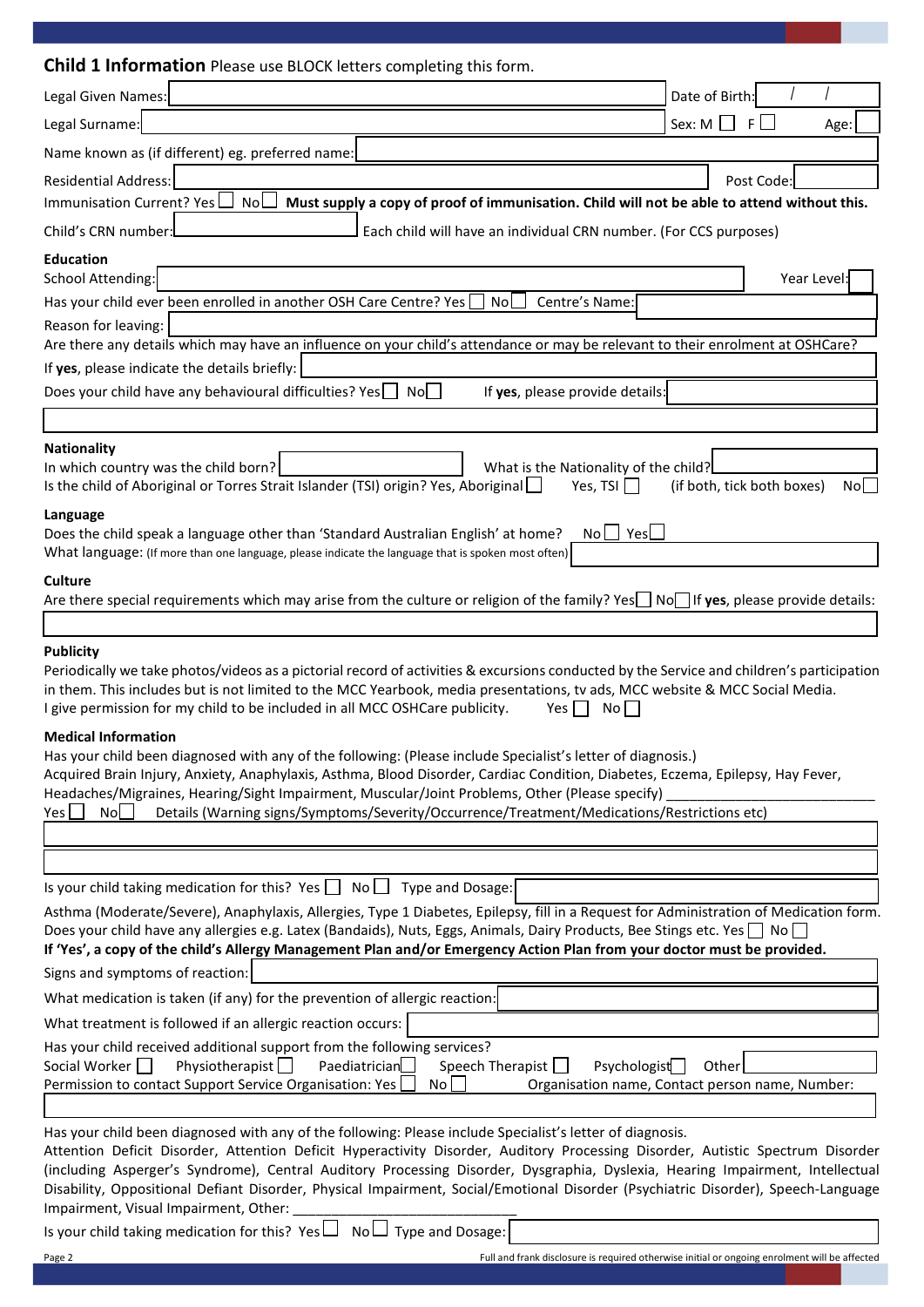| <b>Child 2 Information</b> Please use BLOCK letters completing this form.                                                                                                                                                                                                                                                                                                                                                                                                                                                                                  |                                                 |
|------------------------------------------------------------------------------------------------------------------------------------------------------------------------------------------------------------------------------------------------------------------------------------------------------------------------------------------------------------------------------------------------------------------------------------------------------------------------------------------------------------------------------------------------------------|-------------------------------------------------|
| Legal Given Names:                                                                                                                                                                                                                                                                                                                                                                                                                                                                                                                                         | Date of Birth:                                  |
| Legal Surname:                                                                                                                                                                                                                                                                                                                                                                                                                                                                                                                                             | Sex: M<br>-F I<br>Age:                          |
| Name known as (if different) eg. preferred name:                                                                                                                                                                                                                                                                                                                                                                                                                                                                                                           |                                                 |
| <b>Residential Address:</b>                                                                                                                                                                                                                                                                                                                                                                                                                                                                                                                                | Post Code:                                      |
| Immunisation Current? Yes<br>Nol<br>Must supply a copy of proof of immunisation. Child will not be able to attend without this.                                                                                                                                                                                                                                                                                                                                                                                                                            |                                                 |
| Child's CRN number:<br>Each child will have an individual CRN number. (For CCS purposes)                                                                                                                                                                                                                                                                                                                                                                                                                                                                   |                                                 |
| <b>Education</b>                                                                                                                                                                                                                                                                                                                                                                                                                                                                                                                                           |                                                 |
| School Attending:                                                                                                                                                                                                                                                                                                                                                                                                                                                                                                                                          | Year Level:                                     |
| Has your child ever been enrolled in another OSH Care Centre? Yes<br>Centre's Name:<br>No                                                                                                                                                                                                                                                                                                                                                                                                                                                                  |                                                 |
| Reason for leaving:                                                                                                                                                                                                                                                                                                                                                                                                                                                                                                                                        |                                                 |
| Are there any details which may have an influence on your child's attendance or may be relevant to their enrolment at OSHCare?                                                                                                                                                                                                                                                                                                                                                                                                                             |                                                 |
| If yes, please indicate the details briefly:                                                                                                                                                                                                                                                                                                                                                                                                                                                                                                               |                                                 |
| Does your child have any behavioural difficulties? Yes   No<br>If yes, please provide details:                                                                                                                                                                                                                                                                                                                                                                                                                                                             |                                                 |
|                                                                                                                                                                                                                                                                                                                                                                                                                                                                                                                                                            |                                                 |
| <b>Nationality</b><br>In which country was the child born?<br>What is the Nationality of the child?                                                                                                                                                                                                                                                                                                                                                                                                                                                        |                                                 |
| Is the child of Aboriginal or Torres Strait Islander (TSI) origin? Yes, Aboriginal<br>Yes, TSI                                                                                                                                                                                                                                                                                                                                                                                                                                                             | (if both, tick both boxes)<br>No                |
| Language                                                                                                                                                                                                                                                                                                                                                                                                                                                                                                                                                   |                                                 |
| $No \cup Yes$<br>Does the child speak a language other than 'Standard Australian English' at home?<br>What language: (If more than one language, please indicate the language that is spoken most often)                                                                                                                                                                                                                                                                                                                                                   |                                                 |
| Culture                                                                                                                                                                                                                                                                                                                                                                                                                                                                                                                                                    |                                                 |
| Are there special requirements which may arise from the culture or religion of the family? Yes No If yes, please provide details:                                                                                                                                                                                                                                                                                                                                                                                                                          |                                                 |
|                                                                                                                                                                                                                                                                                                                                                                                                                                                                                                                                                            |                                                 |
| <b>Publicity</b><br>Periodically we take photos/videos as a pictorial record of activities & excursions conducted by the Service and children's participation<br>in them. This includes but is not limited to the MCC Yearbook, media presentations, tv ads, MCC website & MCC Social Media.<br>I give permission for my child to be included in all MCC OSHCare publicity.<br>No<br>Yes                                                                                                                                                                   |                                                 |
| <b>Medical Information</b><br>Has your child been diagnosed with any of the following: (Please include Specialist's letter of diagnosis.)<br>Acquired Brain Injury, Anxiety, Anaphylaxis, Asthma, Blood Disorder, Cardiac Condition, Diabetes, Eczema, Epilepsy, Hay Fever,<br>Headaches/Migraines, Hearing/Sight Impairment, Muscular/Joint Problems, Other (Please specify)<br>Yes $\mathsf{\mathsf{L}}$<br><b>NoL</b><br>Details (Warning signs/Symptoms/Severity/Occurrence/Treatment/Medications/Restrictions etc)                                    |                                                 |
|                                                                                                                                                                                                                                                                                                                                                                                                                                                                                                                                                            |                                                 |
|                                                                                                                                                                                                                                                                                                                                                                                                                                                                                                                                                            |                                                 |
| Is your child taking medication for this? Yes $\Box$ No $\Box$ Type and Dosage:                                                                                                                                                                                                                                                                                                                                                                                                                                                                            |                                                 |
| Asthma (Moderate/Severe), Anaphylaxis, Allergies, Type 1 Diabetes, Epilepsy, fill in a Request for Administration of Medication form.<br>Does your child have any allergies e.g. Latex (Bandaids), Nuts, Eggs, Animals, Dairy Products, Bee Stings etc. Yes<br>If 'Yes', a copy of the child's Allergy Management Plan and/or Emergency Action Plan from your doctor must be provided.                                                                                                                                                                     |                                                 |
| Signs and symptoms of reaction:                                                                                                                                                                                                                                                                                                                                                                                                                                                                                                                            |                                                 |
| What medication is taken (if any) for the prevention of allergic reaction:                                                                                                                                                                                                                                                                                                                                                                                                                                                                                 |                                                 |
| What treatment is followed if an allergic reaction occurs:                                                                                                                                                                                                                                                                                                                                                                                                                                                                                                 |                                                 |
| Has your child received additional support from the following services?<br>Physiotherapist $\Box$<br>Paediatrician<br>Speech Therapist $\Box$<br>Social Worker    <br>Psychologist                                                                                                                                                                                                                                                                                                                                                                         | Other                                           |
| Permission to contact Support Service Organisation: Yes<br>No l                                                                                                                                                                                                                                                                                                                                                                                                                                                                                            | Organisation name, Contact person name, Number: |
|                                                                                                                                                                                                                                                                                                                                                                                                                                                                                                                                                            |                                                 |
| Has your child been diagnosed with any of the following: Please include Specialist's letter of diagnosis.<br>Attention Deficit Disorder, Attention Deficit Hyperactivity Disorder, Auditory Processing Disorder, Autistic Spectrum Disorder<br>(including Asperger's Syndrome), Central Auditory Processing Disorder, Dysgraphia, Dyslexia, Hearing Impairment, Intellectual<br>Disability, Oppositional Defiant Disorder, Physical Impairment, Social/Emotional Disorder (Psychiatric Disorder), Speech-Language<br>Impairment, Visual Impairment, Other: |                                                 |
| Is your child taking medication for this? Yes $\Box$<br>$\mathsf{No}\sqcup\mathsf{Type}$ and Dosage:                                                                                                                                                                                                                                                                                                                                                                                                                                                       |                                                 |

Full and frank disclosure is required otherwise initial or ongoing enrolment will be affected Page 3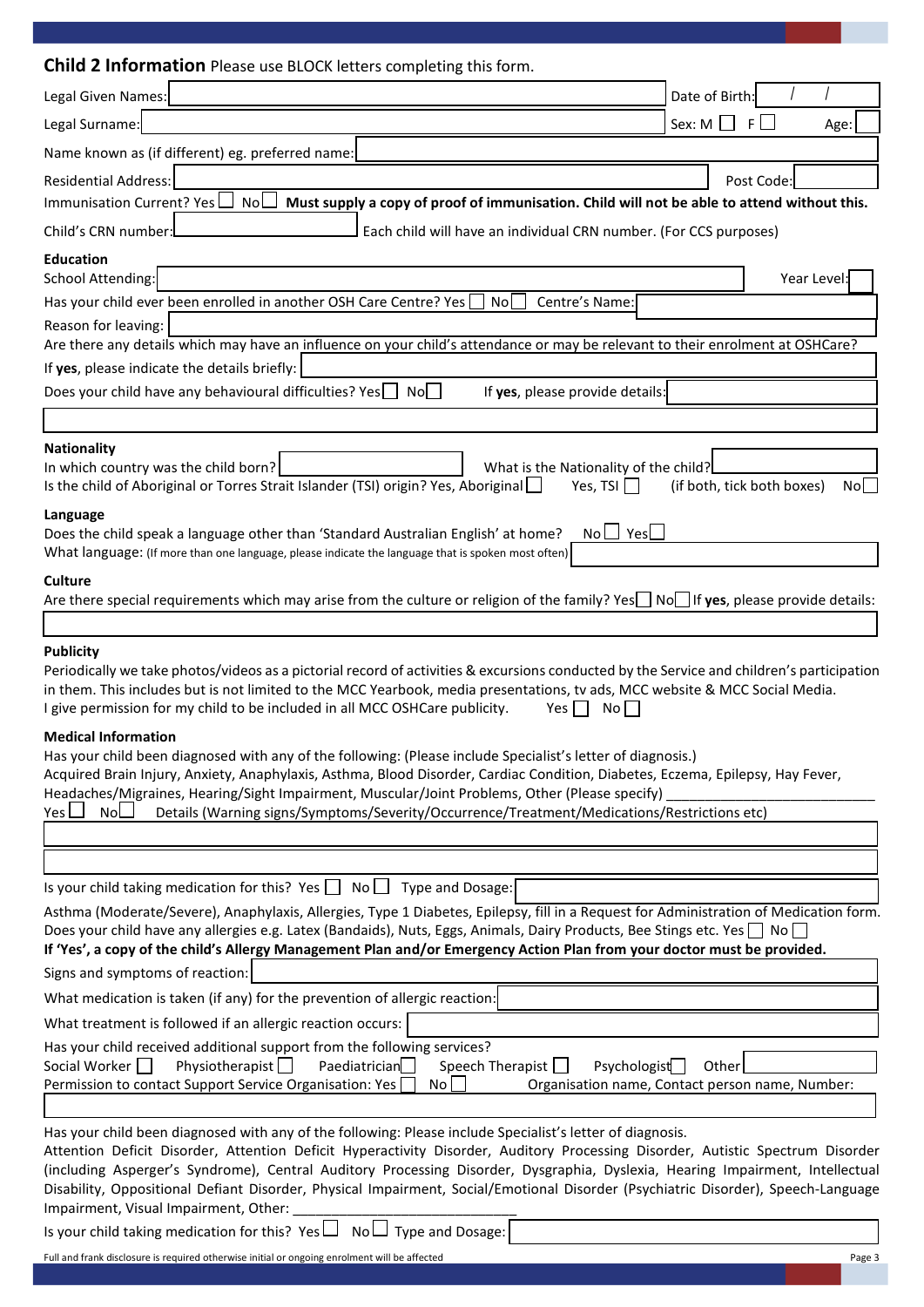| <b>Child 3 Information</b> Please use BLOCK letters completing this form.                                                                                                                                                                                                                                                                                                                                                                                                                                                                                  |                                                 |
|------------------------------------------------------------------------------------------------------------------------------------------------------------------------------------------------------------------------------------------------------------------------------------------------------------------------------------------------------------------------------------------------------------------------------------------------------------------------------------------------------------------------------------------------------------|-------------------------------------------------|
| Legal Given Names:                                                                                                                                                                                                                                                                                                                                                                                                                                                                                                                                         | Date of Birth:                                  |
| Legal Surname:                                                                                                                                                                                                                                                                                                                                                                                                                                                                                                                                             | Sex: $M \Box$<br>$F \Box$<br>Age:               |
| Name known as (if different) eg. preferred name:                                                                                                                                                                                                                                                                                                                                                                                                                                                                                                           |                                                 |
| <b>Residential Address:</b>                                                                                                                                                                                                                                                                                                                                                                                                                                                                                                                                | Post Code:                                      |
| Immunisation Current? Yes<br>NoL<br>Must supply a copy of proof of immunisation. Child will not be able to attend without this.                                                                                                                                                                                                                                                                                                                                                                                                                            |                                                 |
| Child's CRN number:<br>Each child will have an individual CRN number. (For CCS purposes)                                                                                                                                                                                                                                                                                                                                                                                                                                                                   |                                                 |
| <b>Education</b>                                                                                                                                                                                                                                                                                                                                                                                                                                                                                                                                           |                                                 |
| School Attending:                                                                                                                                                                                                                                                                                                                                                                                                                                                                                                                                          | Year Level:                                     |
| Has your child ever been enrolled in another OSH Care Centre? Yes<br>Centre's Name:<br>No                                                                                                                                                                                                                                                                                                                                                                                                                                                                  |                                                 |
| Reason for leaving:                                                                                                                                                                                                                                                                                                                                                                                                                                                                                                                                        |                                                 |
| Are there any details which may have an influence on your child's attendance or may be relevant to their enrolment at OSHCare?                                                                                                                                                                                                                                                                                                                                                                                                                             |                                                 |
| If yes, please indicate the details briefly:                                                                                                                                                                                                                                                                                                                                                                                                                                                                                                               |                                                 |
| Does your child have any behavioural difficulties? Yes   No<br>If yes, please provide details:                                                                                                                                                                                                                                                                                                                                                                                                                                                             |                                                 |
|                                                                                                                                                                                                                                                                                                                                                                                                                                                                                                                                                            |                                                 |
| <b>Nationality</b><br>In which country was the child born?<br>What is the Nationality of the child?                                                                                                                                                                                                                                                                                                                                                                                                                                                        |                                                 |
| Is the child of Aboriginal or Torres Strait Islander (TSI) origin? Yes, Aboriginal<br>Yes, TSI                                                                                                                                                                                                                                                                                                                                                                                                                                                             | (if both, tick both boxes)<br>Nol l             |
| Language<br>$No \perp Yes \perp$<br>Does the child speak a language other than 'Standard Australian English' at home?                                                                                                                                                                                                                                                                                                                                                                                                                                      |                                                 |
| What language: (If more than one language, please indicate the language that is spoken most often)                                                                                                                                                                                                                                                                                                                                                                                                                                                         |                                                 |
| <b>Culture</b>                                                                                                                                                                                                                                                                                                                                                                                                                                                                                                                                             |                                                 |
| Are there special requirements which may arise from the culture or religion of the family? Yes $\Box$ No $\Box$ If yes, please provide details:                                                                                                                                                                                                                                                                                                                                                                                                            |                                                 |
|                                                                                                                                                                                                                                                                                                                                                                                                                                                                                                                                                            |                                                 |
| <b>Publicity</b><br>Periodically we take photos/videos as a pictorial record of activities & excursions conducted by the Service and children's participation<br>in them. This includes but is not limited to the MCC Yearbook, media presentations, tv ads, MCC website & MCC Social Media.<br>I give permission for my child to be included in all MCC OSHCare publicity.<br>No<br>Yes l                                                                                                                                                                 |                                                 |
| <b>Medical Information</b><br>Has your child been diagnosed with any of the following: (Please include Specialist's letter of diagnosis.)<br>Acquired Brain Injury, Anxiety, Anaphylaxis, Asthma, Blood Disorder, Cardiac Condition, Diabetes, Eczema, Epilepsy, Hay Fever,<br>Headaches/Migraines, Hearing/Sight Impairment, Muscular/Joint Problems, Other (Please specify)<br>Yes L<br>NoL<br>Details (Warning signs/Symptoms/Severity/Occurrence/Treatment/Medications/Restrictions etc)                                                               |                                                 |
|                                                                                                                                                                                                                                                                                                                                                                                                                                                                                                                                                            |                                                 |
|                                                                                                                                                                                                                                                                                                                                                                                                                                                                                                                                                            |                                                 |
| Is your child taking medication for this? Yes $\Box$ No $\Box$ Type and Dosage:                                                                                                                                                                                                                                                                                                                                                                                                                                                                            |                                                 |
| Asthma (Moderate/Severe), Anaphylaxis, Allergies, Type 1 Diabetes, Epilepsy, fill in a Request for Administration of Medication form.<br>Does your child have any allergies e.g. Latex (Bandaids), Nuts, Eggs, Animals, Dairy Products, Bee Stings etc. Yes no<br>If 'Yes', a copy of the child's Allergy Management Plan and/or Emergency Action Plan from your doctor must be provided.                                                                                                                                                                  |                                                 |
| Signs and symptoms of reaction:                                                                                                                                                                                                                                                                                                                                                                                                                                                                                                                            |                                                 |
| What medication is taken (if any) for the prevention of allergic reaction:                                                                                                                                                                                                                                                                                                                                                                                                                                                                                 |                                                 |
| What treatment is followed if an allergic reaction occurs:                                                                                                                                                                                                                                                                                                                                                                                                                                                                                                 |                                                 |
| Has your child received additional support from the following services?                                                                                                                                                                                                                                                                                                                                                                                                                                                                                    |                                                 |
| Speech Therapist<br>Physiotherapist<br>Paediatrician<br>Psychologist<br>Social Worker                                                                                                                                                                                                                                                                                                                                                                                                                                                                      | Other                                           |
| Permission to contact Support Service Organisation: Yes<br>No                                                                                                                                                                                                                                                                                                                                                                                                                                                                                              | Organisation name, Contact person name, Number: |
|                                                                                                                                                                                                                                                                                                                                                                                                                                                                                                                                                            |                                                 |
| Has your child been diagnosed with any of the following: Please include Specialist's letter of diagnosis.<br>Attention Deficit Disorder, Attention Deficit Hyperactivity Disorder, Auditory Processing Disorder, Autistic Spectrum Disorder<br>(including Asperger's Syndrome), Central Auditory Processing Disorder, Dysgraphia, Dyslexia, Hearing Impairment, Intellectual<br>Disability, Oppositional Defiant Disorder, Physical Impairment, Social/Emotional Disorder (Psychiatric Disorder), Speech-Language<br>Impairment, Visual Impairment, Other: |                                                 |
| Is your child taking medication for this? Yes $\Box$<br>$No \Box$ Type and Dosage:                                                                                                                                                                                                                                                                                                                                                                                                                                                                         |                                                 |

Is your child taking medication for this?  $Yes \Box No \Box$  Type and Dosage: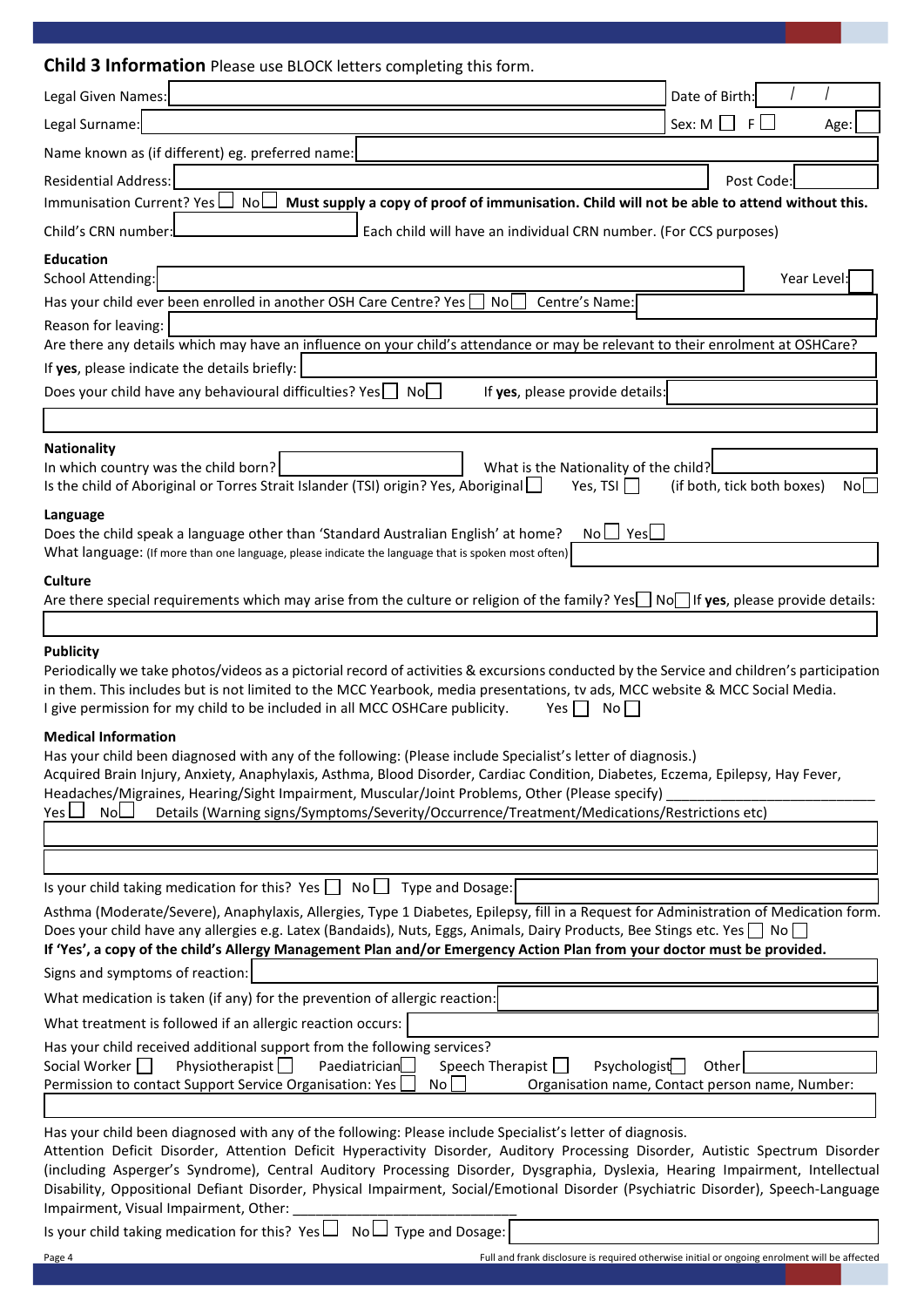| <b>Child 4 Information</b> Please use BLOCK letters completing this form.                                                                                                                                                                                                                                                                                                                                                                                                                                                                                  |                                                 |
|------------------------------------------------------------------------------------------------------------------------------------------------------------------------------------------------------------------------------------------------------------------------------------------------------------------------------------------------------------------------------------------------------------------------------------------------------------------------------------------------------------------------------------------------------------|-------------------------------------------------|
| Legal Given Names:                                                                                                                                                                                                                                                                                                                                                                                                                                                                                                                                         | Date of Birth:                                  |
| Legal Surname:                                                                                                                                                                                                                                                                                                                                                                                                                                                                                                                                             | Sex: M<br>-F I<br>Age:                          |
| Name known as (if different) eg. preferred name:                                                                                                                                                                                                                                                                                                                                                                                                                                                                                                           |                                                 |
| <b>Residential Address:</b>                                                                                                                                                                                                                                                                                                                                                                                                                                                                                                                                | Post Code:                                      |
| Immunisation Current? Yes<br>Nol<br>Must supply a copy of proof of immunisation. Child will not be able to attend without this.                                                                                                                                                                                                                                                                                                                                                                                                                            |                                                 |
| Child's CRN number:<br>Each child will have an individual CRN number. (For CCS purposes)                                                                                                                                                                                                                                                                                                                                                                                                                                                                   |                                                 |
| <b>Education</b>                                                                                                                                                                                                                                                                                                                                                                                                                                                                                                                                           |                                                 |
| School Attending:                                                                                                                                                                                                                                                                                                                                                                                                                                                                                                                                          | Year Level:                                     |
| Has your child ever been enrolled in another OSH Care Centre? Yes<br>Centre's Name:<br>Nol                                                                                                                                                                                                                                                                                                                                                                                                                                                                 |                                                 |
| Reason for leaving:                                                                                                                                                                                                                                                                                                                                                                                                                                                                                                                                        |                                                 |
| Are there any details which may have an influence on your child's attendance or may be relevant to their enrolment at OSHCare?                                                                                                                                                                                                                                                                                                                                                                                                                             |                                                 |
| If yes, please indicate the details briefly:                                                                                                                                                                                                                                                                                                                                                                                                                                                                                                               |                                                 |
| Does your child have any behavioural difficulties? Yes   No<br>If yes, please provide details:                                                                                                                                                                                                                                                                                                                                                                                                                                                             |                                                 |
|                                                                                                                                                                                                                                                                                                                                                                                                                                                                                                                                                            |                                                 |
| <b>Nationality</b><br>In which country was the child born?<br>What is the Nationality of the child?                                                                                                                                                                                                                                                                                                                                                                                                                                                        |                                                 |
| Is the child of Aboriginal or Torres Strait Islander (TSI) origin? Yes, Aboriginal<br>Yes, TSI                                                                                                                                                                                                                                                                                                                                                                                                                                                             | (if both, tick both boxes)<br>No                |
| Language                                                                                                                                                                                                                                                                                                                                                                                                                                                                                                                                                   |                                                 |
| $No \bigsqcup Yes$<br>Does the child speak a language other than 'Standard Australian English' at home?                                                                                                                                                                                                                                                                                                                                                                                                                                                    |                                                 |
| What language: (If more than one language, please indicate the language that is spoken most often)                                                                                                                                                                                                                                                                                                                                                                                                                                                         |                                                 |
| Culture<br>Are there special requirements which may arise from the culture or religion of the family? Yes $\Box$ No $\Box$ If yes, please provide details:                                                                                                                                                                                                                                                                                                                                                                                                 |                                                 |
|                                                                                                                                                                                                                                                                                                                                                                                                                                                                                                                                                            |                                                 |
| <b>Publicity</b><br>Periodically we take photos/videos as a pictorial record of activities & excursions conducted by the Service and children's participation<br>in them. This includes but is not limited to the MCC Yearbook, media presentations, tv ads, MCC website & MCC Social Media.<br>I give permission for my child to be included in all MCC OSHCare publicity.<br>No<br>Yes                                                                                                                                                                   |                                                 |
| <b>Medical Information</b><br>Has your child been diagnosed with any of the following: (Please include Specialist's letter of diagnosis.)<br>Acquired Brain Injury, Anxiety, Anaphylaxis, Asthma, Blood Disorder, Cardiac Condition, Diabetes, Eczema, Epilepsy, Hay Fever,<br>Headaches/Migraines, Hearing/Sight Impairment, Muscular/Joint Problems, Other (Please specify)<br>Yes L<br><b>NoL</b><br>Details (Warning signs/Symptoms/Severity/Occurrence/Treatment/Medications/Restrictions etc)                                                        |                                                 |
|                                                                                                                                                                                                                                                                                                                                                                                                                                                                                                                                                            |                                                 |
|                                                                                                                                                                                                                                                                                                                                                                                                                                                                                                                                                            |                                                 |
| Is your child taking medication for this? Yes $\Box$ No $\Box$ Type and Dosage:                                                                                                                                                                                                                                                                                                                                                                                                                                                                            |                                                 |
| Asthma (Moderate/Severe), Anaphylaxis, Allergies, Type 1 Diabetes, Epilepsy, fill in a Request for Administration of Medication form.<br>Does your child have any allergies e.g. Latex (Bandaids), Nuts, Eggs, Animals, Dairy Products, Bee Stings etc. Yes<br>If 'Yes', a copy of the child's Allergy Management Plan and/or Emergency Action Plan from your doctor must be provided.                                                                                                                                                                     |                                                 |
| Signs and symptoms of reaction:                                                                                                                                                                                                                                                                                                                                                                                                                                                                                                                            |                                                 |
| What medication is taken (if any) for the prevention of allergic reaction:                                                                                                                                                                                                                                                                                                                                                                                                                                                                                 |                                                 |
| What treatment is followed if an allergic reaction occurs:                                                                                                                                                                                                                                                                                                                                                                                                                                                                                                 |                                                 |
| Has your child received additional support from the following services?<br>Physiotherapist $\Box$<br>Paediatrician<br>Speech Therapist $\Box$<br>Social Worker    <br>Psychologist                                                                                                                                                                                                                                                                                                                                                                         | Other                                           |
| Permission to contact Support Service Organisation: Yes<br>No l                                                                                                                                                                                                                                                                                                                                                                                                                                                                                            | Organisation name, Contact person name, Number: |
|                                                                                                                                                                                                                                                                                                                                                                                                                                                                                                                                                            |                                                 |
| Has your child been diagnosed with any of the following: Please include Specialist's letter of diagnosis.<br>Attention Deficit Disorder, Attention Deficit Hyperactivity Disorder, Auditory Processing Disorder, Autistic Spectrum Disorder<br>(including Asperger's Syndrome), Central Auditory Processing Disorder, Dysgraphia, Dyslexia, Hearing Impairment, Intellectual<br>Disability, Oppositional Defiant Disorder, Physical Impairment, Social/Emotional Disorder (Psychiatric Disorder), Speech-Language<br>Impairment, Visual Impairment, Other: |                                                 |
| Is your child taking medication for this? Yes $\Box$<br>$\mathsf{No}\sqcup\mathsf{Type}$ and Dosage:                                                                                                                                                                                                                                                                                                                                                                                                                                                       |                                                 |

Full and frank disclosure is required otherwise initial or ongoing enrolment will be affected Page 5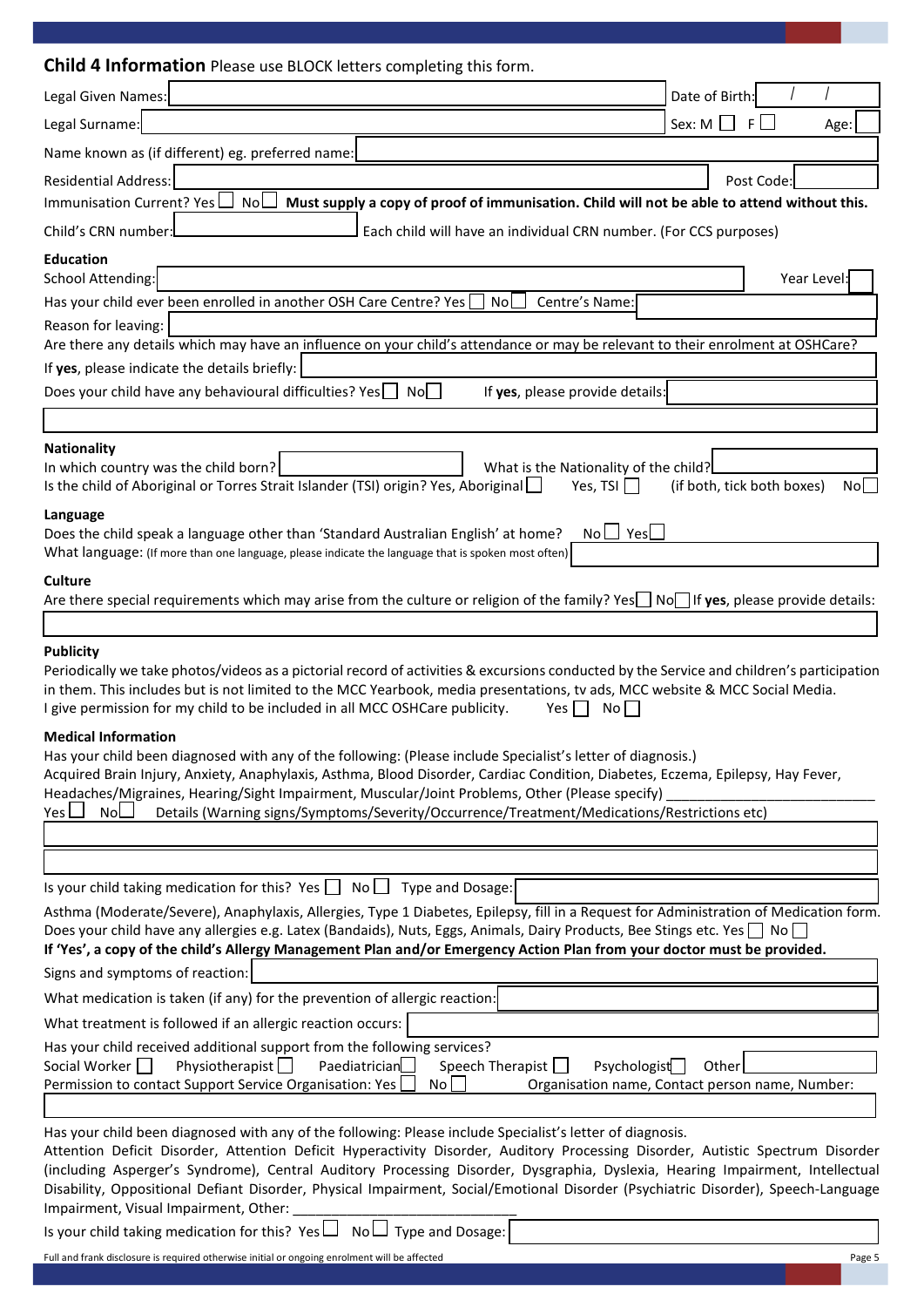| <b>Billing Responsibility</b>                                                                                                                                                                                                    |                                                                           |               |                                                                                                                                 |        |                  |
|----------------------------------------------------------------------------------------------------------------------------------------------------------------------------------------------------------------------------------|---------------------------------------------------------------------------|---------------|---------------------------------------------------------------------------------------------------------------------------------|--------|------------------|
| Please provide details of the person responsible for billing. Please note that any changes to the persons responsible for paying the                                                                                             |                                                                           |               |                                                                                                                                 |        |                  |
| OSHCare charges must be submitted in writing from both parties. Children must be linked to this person through Centrelink.<br>Mother/Caregiver:                                                                                  |                                                                           | Signature:    |                                                                                                                                 | Phone: |                  |
|                                                                                                                                                                                                                                  |                                                                           |               |                                                                                                                                 |        |                  |
| $\Box$ Father/Caregiver:                                                                                                                                                                                                         |                                                                           | Signature:    |                                                                                                                                 | Phone: |                  |
| <b>Billing Address/Email:</b>                                                                                                                                                                                                    |                                                                           |               |                                                                                                                                 |        |                  |
| Account Statements are issued fortnightly. Parents/Caregivers may request a copy of their Family Account at any time. Accounts must<br>be paid before the next statement is issued.                                              |                                                                           |               |                                                                                                                                 |        |                  |
| PLEASE NOTE: The person indicated as the main account holder has the sole responsibility of the account if a separation or divorce                                                                                               |                                                                           |               |                                                                                                                                 |        |                  |
| occurs. It is the responsibility of this person to inform the MCC OSHCare Coordinator if such a situation arises.                                                                                                                |                                                                           |               |                                                                                                                                 |        |                  |
| <b>Legal Guardian</b>                                                                                                                                                                                                            |                                                                           |               |                                                                                                                                 |        |                  |
| Who is the Legal Guardian of the child/ren? Mother $\Box$                                                                                                                                                                        |                                                                           | Father $\Box$ | Both<br>Other,                                                                                                                  |        |                  |
| Are there any other circumstances about the child/ren seeking to be enrolled that OSHCare should know prior to enrolment?                                                                                                        |                                                                           |               |                                                                                                                                 |        |                  |
| Shared care arrangements I Living apart from parental supervision Subject to court orders Child/ren in foster care                                                                                                               |                                                                           |               |                                                                                                                                 |        | OtherL           |
|                                                                                                                                                                                                                                  |                                                                           |               |                                                                                                                                 |        |                  |
| A copy of all Court Orders, Parenting Agreements or other legal issues pertaining to the child/ren must be supplied to OSHCare.                                                                                                  |                                                                           |               |                                                                                                                                 |        |                  |
| Authorised Person 1 other than Parents (to be used when attempts to contact parents are unsuccessful)                                                                                                                            |                                                                           |               |                                                                                                                                 |        |                  |
| If we cannot contact you in the event of an emergency, please provide contact details of at least one other contact. Ideally, the contact person                                                                                 |                                                                           |               |                                                                                                                                 |        |                  |
| should be someone who lives in Mackay and who is able to act on your behalf in an emergency. Please ensure that you have discussed with the<br>people listed on this page their willingness to be authorised/emergency contacts. |                                                                           |               |                                                                                                                                 |        |                  |
| Name of Authorised Person:                                                                                                                                                                                                       |                                                                           |               |                                                                                                                                 |        |                  |
| Home Address:                                                                                                                                                                                                                    |                                                                           |               |                                                                                                                                 |        |                  |
|                                                                                                                                                                                                                                  |                                                                           |               |                                                                                                                                 |        |                  |
| Mobile:                                                                                                                                                                                                                          | Work Phone:                                                               |               | Relationship to child/ren:                                                                                                      |        |                  |
| Permission to be an Emergency Contact other than Parents? Yes $\Box$ No $\Box$ Consent to Transport by Ambulance?                                                                                                                |                                                                           |               |                                                                                                                                 |        | Yes [<br>No      |
| Permission to Collect? Yes□ No□ Consent for: Excursions? Yes□ No□ Medical Treatment/Administer Medication? Yes□No□                                                                                                               |                                                                           |               |                                                                                                                                 |        |                  |
| <b>Authorised Person 2 other than Parents</b>                                                                                                                                                                                    |                                                                           |               |                                                                                                                                 |        |                  |
| Name of Authorised Person:                                                                                                                                                                                                       |                                                                           |               |                                                                                                                                 |        |                  |
| Home Address:                                                                                                                                                                                                                    |                                                                           |               |                                                                                                                                 |        |                  |
| Mobile:                                                                                                                                                                                                                          | Work Phone:                                                               |               | Relationship to child/ren:                                                                                                      |        |                  |
| Permission to be an Emergency Contact other than Parents? Yes $\Box$ No $\Box$                                                                                                                                                   |                                                                           |               | Consent to Transport by Ambulance?                                                                                              |        | Yes $\Box$<br>No |
| Permission to Collect? Yes□ No□ Consent for: Excursions? Yes□ No□ Medical Treatment/Administer Medication? Yes□No□                                                                                                               |                                                                           |               |                                                                                                                                 |        |                  |
| <b>Authorised Person 3 other than Parents</b>                                                                                                                                                                                    |                                                                           |               |                                                                                                                                 |        |                  |
| Name of Authorised Person:                                                                                                                                                                                                       |                                                                           |               |                                                                                                                                 |        |                  |
| Home Address:                                                                                                                                                                                                                    |                                                                           |               |                                                                                                                                 |        |                  |
|                                                                                                                                                                                                                                  |                                                                           |               |                                                                                                                                 |        |                  |
| Mobile:                                                                                                                                                                                                                          | Work Phone:                                                               |               | Relationship to child/ren:                                                                                                      |        |                  |
| Permission to be an Emergency Contact other than Parents? Yes $\Box$ No $\Box$                                                                                                                                                   |                                                                           |               | Consent to Transport by Ambulance?                                                                                              |        | Yes [<br>No      |
| Permission to Collect? Yes□ No□ Consent for: Excursions? Yes□ No□ Medical Treatment/Administer Medication? Yes□No□                                                                                                               |                                                                           |               |                                                                                                                                 |        |                  |
| <b>Administration of Medical Care</b>                                                                                                                                                                                            |                                                                           |               |                                                                                                                                 |        |                  |
| I hereby give permission for the provision of any necessary urgent medical treatment for my child/ren and I agree to pay any costs                                                                                               |                                                                           |               |                                                                                                                                 |        |                  |
| incurred as a result of this treatment. The guidelines for the administration of medication to child/ren are as follows:<br>а.                                                                                                   |                                                                           |               | The MCC OSHCare authorised staff member (First Aid qualified) may only administer medication when the medication is             |        |                  |
|                                                                                                                                                                                                                                  |                                                                           |               | within its use by date, is in correct pharmaceutical packaging, is labelled by the pharmacist with the child's full and correct |        |                  |
|                                                                                                                                                                                                                                  | name and the dosage. This includes medication purchased over the counter. |               |                                                                                                                                 |        |                  |
| b.                                                                                                                                                                                                                               |                                                                           |               | Parents must complete a Request to Administer Medication Form which is available from the OSHCare office. We will under         |        |                  |
|                                                                                                                                                                                                                                  |                                                                           |               | no circumstances administer medication without the pharmacist's label and written instruction from the parent.                  |        |                  |
| c.<br>Please note that the MCC OSHCare is unable to administer a dose of paracetamol to children. In the event of a child experiencing a                                                                                         |                                                                           |               | If a child is unwell, the parent/caregiver or emergency contact will be phoned to collect the child as soon as possible.        |        |                  |
| headache or other form of pain, we believe the child is not well enough to attend and will phone the parent or emergency contact.                                                                                                |                                                                           |               |                                                                                                                                 |        |                  |
| No child can attend the Service until vomiting and diarrhoea has ceased for 24 hours. When antibiotics have been prescribed,                                                                                                     |                                                                           |               |                                                                                                                                 |        |                  |
| children need to have been taking them for 24 hours before returning to the Service.                                                                                                                                             |                                                                           |               |                                                                                                                                 |        |                  |
| If your child has a temperature (37.5°C or above) they are to be kept home for a minimum of 24 hours without fever.                                                                                                              |                                                                           |               |                                                                                                                                 |        |                  |
| Signature - Mother/Caregiver:                                                                                                                                                                                                    |                                                                           |               |                                                                                                                                 | Date:  |                  |

Signature - Father/Caregiver: Date: Date: Date: Date: Date: Date: Date: Date: Date: Date: Date: Date: Date: Date: Date: Date: Date: Date: Date: Date: Date: Date: Date: Date: Date: Date: Date: Date: Date: Date: Date: Date:

| Page 6 | Full and frank disclosure is required otherwise initial or ongoing enrolment will be affected |
|--------|-----------------------------------------------------------------------------------------------|

/ /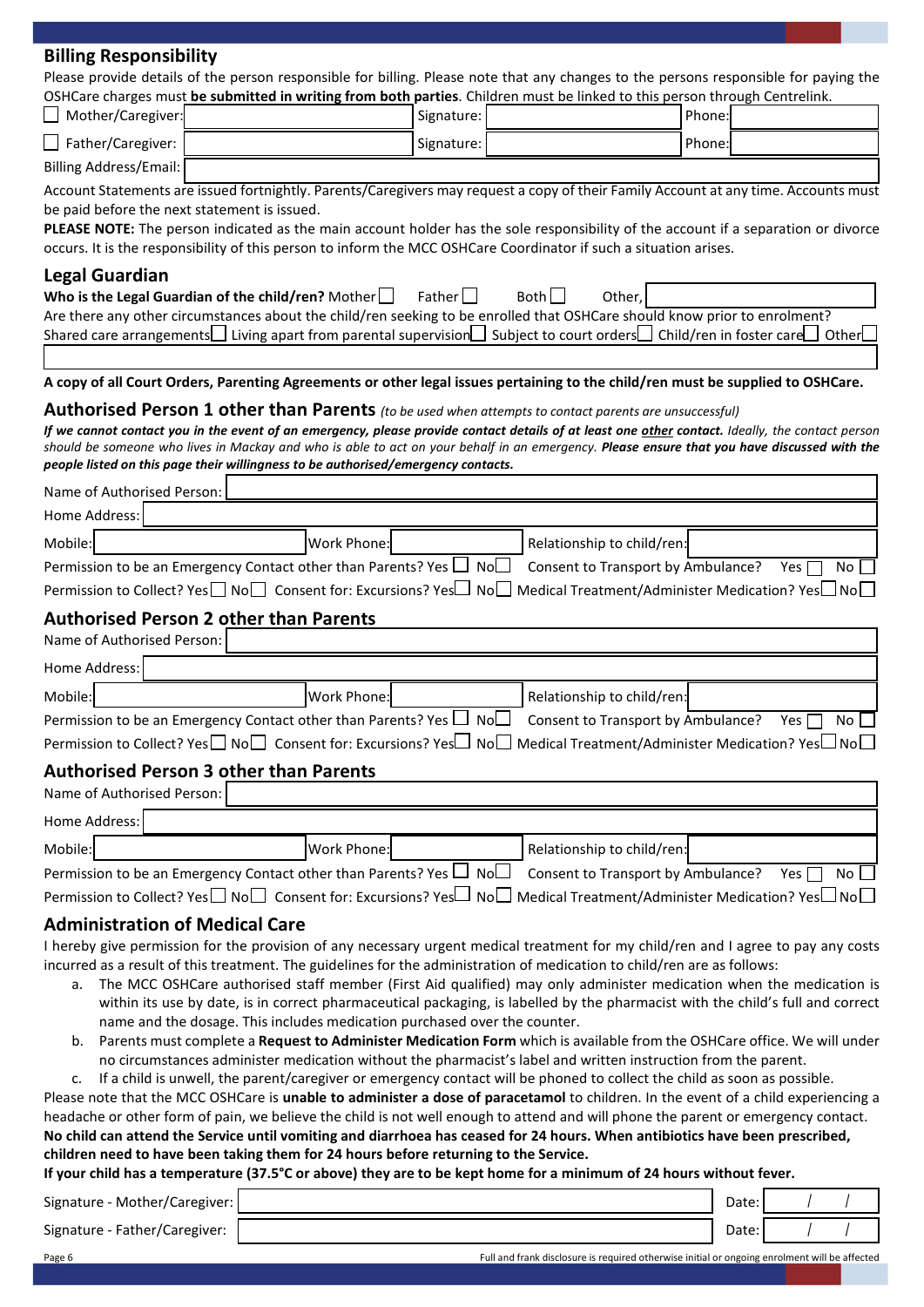## **Family's Medical Information Must be provided**

| This information is required in the case of an emergency where your child/ren needs to be transported to hospital by ambulance. |
|---------------------------------------------------------------------------------------------------------------------------------|
|                                                                                                                                 |

Doctor/Medical Centre/Hospital Name:

| Doctor/Medical Centre/Hospital Phone:                              | <b>I</b> Medicare No! |  |
|--------------------------------------------------------------------|-----------------------|--|
| In an emergency, which parent/caregiver should be contacted first? |                       |  |

# **Session Times, Fees and Bookings**

## **Before School Care**

Prep onwards Before School Care operates 6.00 am - 8.00 am. Cost is \$20 per session\*. We provide a nutritious breakfast and range of fun activities. Prep children are signed into their class. Movement to King's Park will be arranged for students in Year 7 and above.<sup>\*</sup> **After School Care**

Prep onwards After School Care operates 3.00 pm - 6.00 pm. Cost is \$25 per session\*. We provide a nutritious afternoon tea and a range of fun activities. Children will remain at After School Care until they are signed out of OSHCare by an authorised person. Children in Prep are signed out of their class and escorted from their classroom before being signed into OSHCare rooms. Children in Year 1 will be escorted from their classroom and children in Year 2-6 will be escorted from the Stop-Drop-Go area outside Powerhouse before being signed into the OSHCare rooms. Movement from King's Park Campus will be arranged for students in Year 7 & above.<sup>\*</sup>

 Transport Permission for King's Park students to travel to Providence Campus free of charge is listed later in this application. **Vacation Care**

Prep onwards Vacation Care operates 6.30 am - 5.30 pm. Cost is \$55 per session\* or \$70 for excursion/incursion days\* (most Tuesdays & Thursdays). Details of the program will be available 1 month prior to term break on the MCC website, College Office & MCC OSHCare. **\***Daily fees may be lower on the Child Care Subsidy (CCS) return. See Child Benefit section of the Parent Handbook for complete detail. Please note: **Families with children who are not immunised and no approved exemption will not be eligible to receive CCS.**

#### **Bookings and Enrolments**

Bookings can only be made by the parent/caregiver authorised in this Family Enrolment Application. All bookings can be made by email to [oshcare@mccmky.qld.edu.au](file://mccfile01/office$/Information%20pack/OSHCare/Single%20Docs%202013/Word%20documents/kcampbell@mccmky.qld.edu.au) or made in writing at the College Office, Junior School Reception and MCC OSHCare. Vacation Care bookings are made by completing a Booking Application form.

#### **Cancellation**

Families will be charged for bookings even if their child/ren does not attend the service on the booked day for any reason. A **minimum of 48 hours' notice** is required for any changes or cancellations to **Term Time bookings** when 50% fees will be charged. The Vacation Care Cancellation Policy states that any days booked may be cancelled a full 2 weeks before the first day of school holidays. Cancellations made after that date will still be charged as arrangements have been made based upon these numbers.

#### **Absences**

If your child/ren are absent or is going to be absent, please send an email to [oshcare@mccmky.qld.edu.au.](mailto:oshcare@mccmky.qld.edu.au) Alternatively, you can contact the OSHCare Coordinator either by phoning the OSHCare mobile number on 0432 669 974 or the College Office on 4963 1100 and leaving a message. No child will be allowed to leave the MCC OSHCare grounds without the parent's written permission. Child Care Subsidy (CCS) payments will still apply to absent days and the Queensland government allows limited absent days per year without having to provide any documentation. Please refer to the Fee Schedule and Bookings Information in the MCC OSHCare Family Handbook before filling out the table of attendance below.

| <b>TUESDAY</b><br><b>MONDAY</b> |                                | <b>WEDNESDAY</b>            | <b>THURSDAY</b>           | <b>FRIDAY</b>             |  |
|---------------------------------|--------------------------------|-----------------------------|---------------------------|---------------------------|--|
| □ Before School Permanent       | $\Box$ Before School Permanent | □ Before School Permanent   | □ Before School Permanent | □ Before School Permanent |  |
| $\Box$ Before School Casual     | $\Box$ Before School Casual    | $\Box$ Before School Casual | □ Before School Casual    | □ Before School Casual    |  |
| □ After School Perm             | $\Box$ After School Perm       | □ After School Perm         | □ After School Perm       | □ After School Perm       |  |
| □ After School Casual           | □ After School Casual          | □ After School Casual       | □ After School Casual     | □ After School Casual     |  |
| □ Weekly                        | Weekly                         | Weekly                      | Weekly                    | $\Box$ Weekly             |  |
| $\Box$ Fortnightly              | Fortnightly                    | Fortnightly                 | Fortnightly               | $\Box$ Fortnightly        |  |

#### **Permanent booking**

This is a guaranteed booking and the child/ren will attend every week on this day until further notice.

## **Casual booking**

This is not a guaranteed booking, notification is required. Parents must notify at least 24 hours prior - subject to availability.

# **Excursion Notification** (COVID-19 protocols will be followed)

| <b>EXCUPTION INSTITUTION (COVID-1) DIVIDIOS WILL DE TOILOWED)</b>                                                                      |                                     |                                            |       |        |
|----------------------------------------------------------------------------------------------------------------------------------------|-------------------------------------|--------------------------------------------|-------|--------|
| I/we hereby give permission for my child/ren to participate in local supervised excursions to areas in MCC grounds and directly        |                                     |                                            |       |        |
| surrounding area ie. bushland area at the back of Junior School, Playgrounds and grass areas outside our licensed space, Powerhouse    |                                     |                                            |       |        |
| building, Library and shared space classrooms in 3/4 & 5/6 block, and Undercover areas in Prep, Year 1/2 block, 3/4 block & 5/6 block. |                                     |                                            |       |        |
| Where/address: Providence campus 17 Ambrose Way, North Mackay                                                                          |                                     | Date: Various times throughout the program |       |        |
| Planned Activities: Supervised bush walks, organised group activities                                                                  |                                     | Who: OSHCare children from Prep onwards    |       |        |
| Transport/Access to seatbelts: N/A<br>Departure time: 7:30 am<br>Returning time: 5:30 pm                                               |                                     |                                            |       |        |
| <b>Approximate Travelling time: N/A</b>                                                                                                | <b>Approximate Cost: N/A</b>        |                                            |       |        |
| Anticipated Number of Children: 22+                                                                                                    | Anticipated Adult/Child Ratio: 1/10 |                                            |       |        |
| Persons in charge: OSHCare Coordinator - Mrs Chantal Maritz                                                                            |                                     |                                            |       |        |
| Signature - Mother/Caregiver :                                                                                                         |                                     |                                            | Date: |        |
| Signature - Father/Caregiver:                                                                                                          |                                     |                                            | Date: |        |
| Full and frank disclosure is required otherwise initial or ongoing enrolment will be affected                                          |                                     |                                            |       | Page 7 |
|                                                                                                                                        |                                     |                                            |       |        |